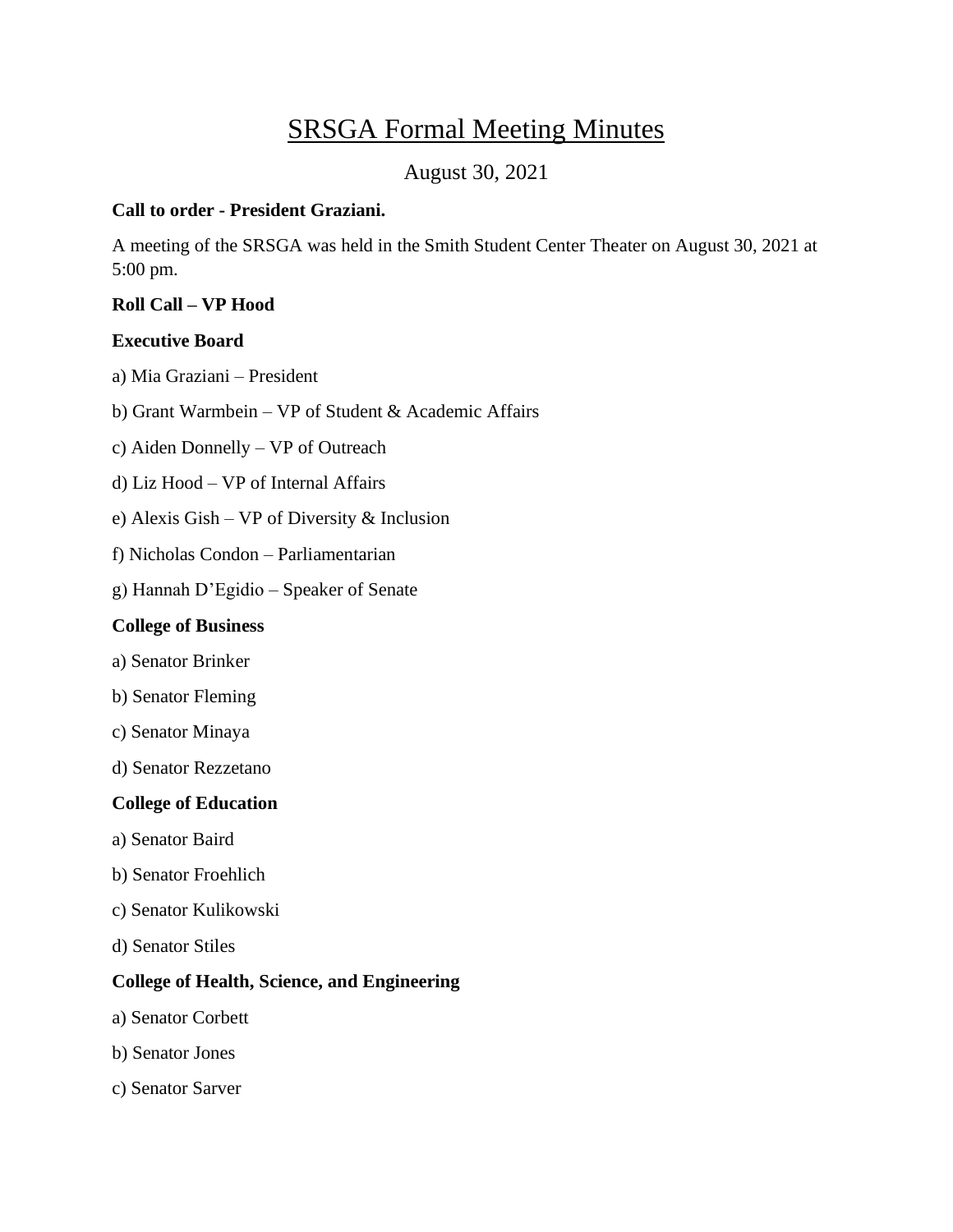#### d) Senator Shaffer

## **College of Liberal Arts**

- a) Senator Brock
- b) Senator D'Egidio
- c) Senator Shiller
- d) Senator Warren

## **Transfer**

a) Senator Smith

#### **Veteran**

a) Senator Torpey

## **International**

a) Senator Zozimus

#### **Graduate**

a) Senator Dang

b) Senator Draksler

## **At-Large**

- a) Senator Caruso
- b) Senator Covey
- c) Senator Moore
- d) Senator Tortorea

#### **Advisors**

- a.) Dr. Lauren Moran
- b.) Wendy Leitera
- c.) Dr. David Kershaw

## **Apscuf Representative(s)**

- a.) Dr. Hummel
- b.) Dr. Kudrashou

Absent: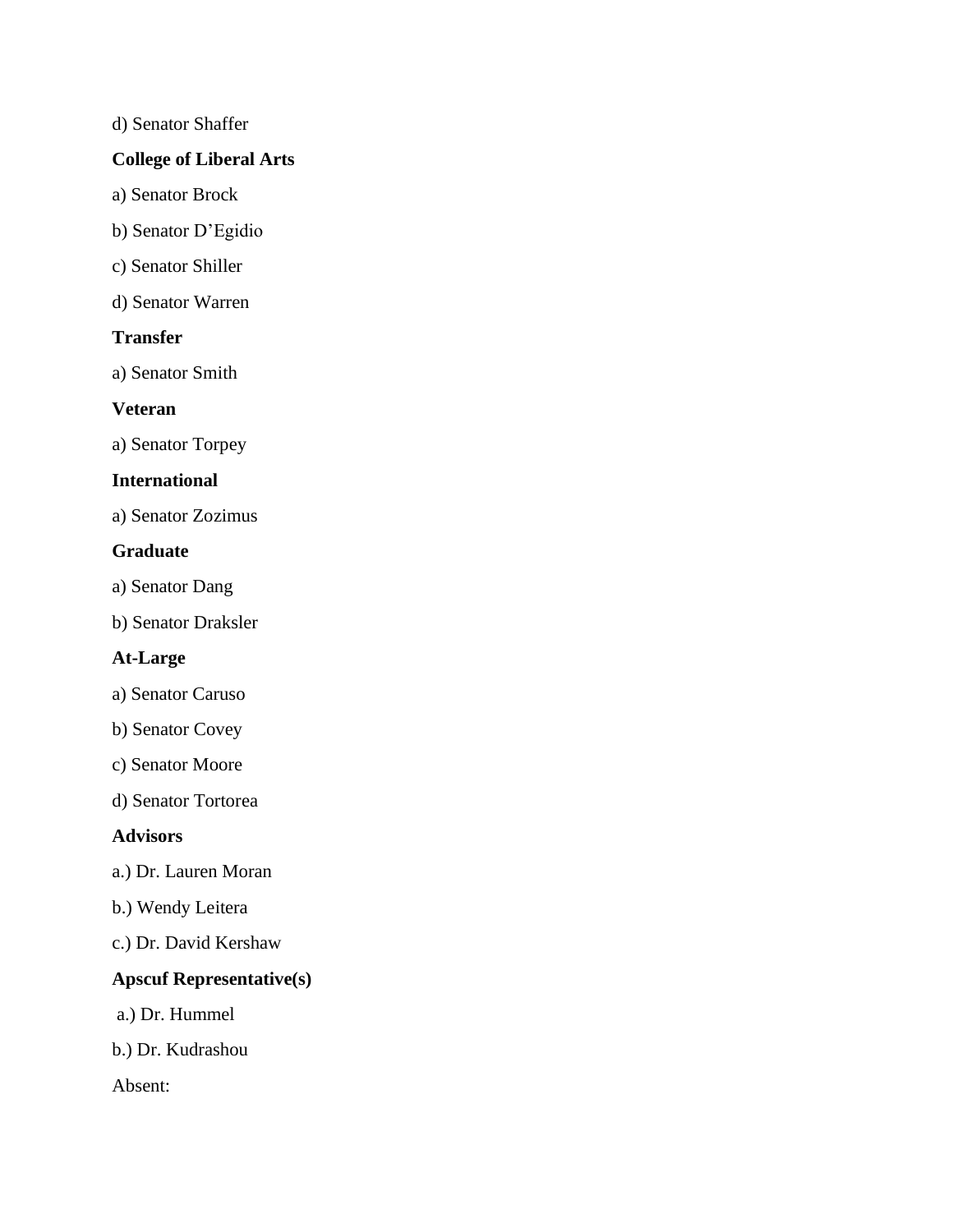Dr. Hummel Dr. Kudrashou Excused: Senator Shiller Senator Tortorea Senator Zozimus

Guest Speakers:

Dr. Roberta Page: I am the new Athletic Director at Slippery Rock. You will get fully transparent ideas from me. I know that we have asked all of our student athletes to get involved. At any time, if you have questions, I'm located on the first floor of the field house. If you have any ideas or suggestions, my door is always open.

SOL Executive Board:

Ian Artega (Secretary)

Christina Vega (Treasure): We came to discuss a project that we have. We make posters on different Latin countries. They will be on show during Latin Heritage Month. If you have any questions, you can ask me or our President, Julianna Rios. If you want to participate, we'd like the posters to be done by September  $20<sup>th</sup>$ .

Officer/Committee Reports:

President Graziani: Congrats to the new senate! Email [mlg1028@sru.edu](mailto:mlg1028@sru.edu) Office hours: Tues & Thur 1:30-6pm I just wanted to welcome everyone for coming out tonight! If you have any question, feel free to reach out to me. On Tuesday the  $7<sup>th</sup>$  at 6pm, we are having a discussion in the ballroom. We will be talking about our stipend situation. Everyone is welcome to attend.

VP Warmbein: Welcome Back! SAA Committee Meetings: Thursday's 3:30 in SSC 325 Office hours: Mon: 2-4, Tu: 2:30-5, Wed:2-5, Thurs: 2-3:30 & 4:30-5, and Friday 12-1 (virtual) Email: [gjw1004@sru.edu](mailto:gjw1004@sru.edu) Student Life Survey (SLS) rough draft is complete Second rough draft: Sep 13th, Final Draft: Sep 20th SLS: September 27th-October 8th Met with the Provost at 2 today Honors College – in Watson Enrollment – down 5% Counseling center staff is increased Met with Bob's Cupboard

VP Donnelly: Welcome everyone!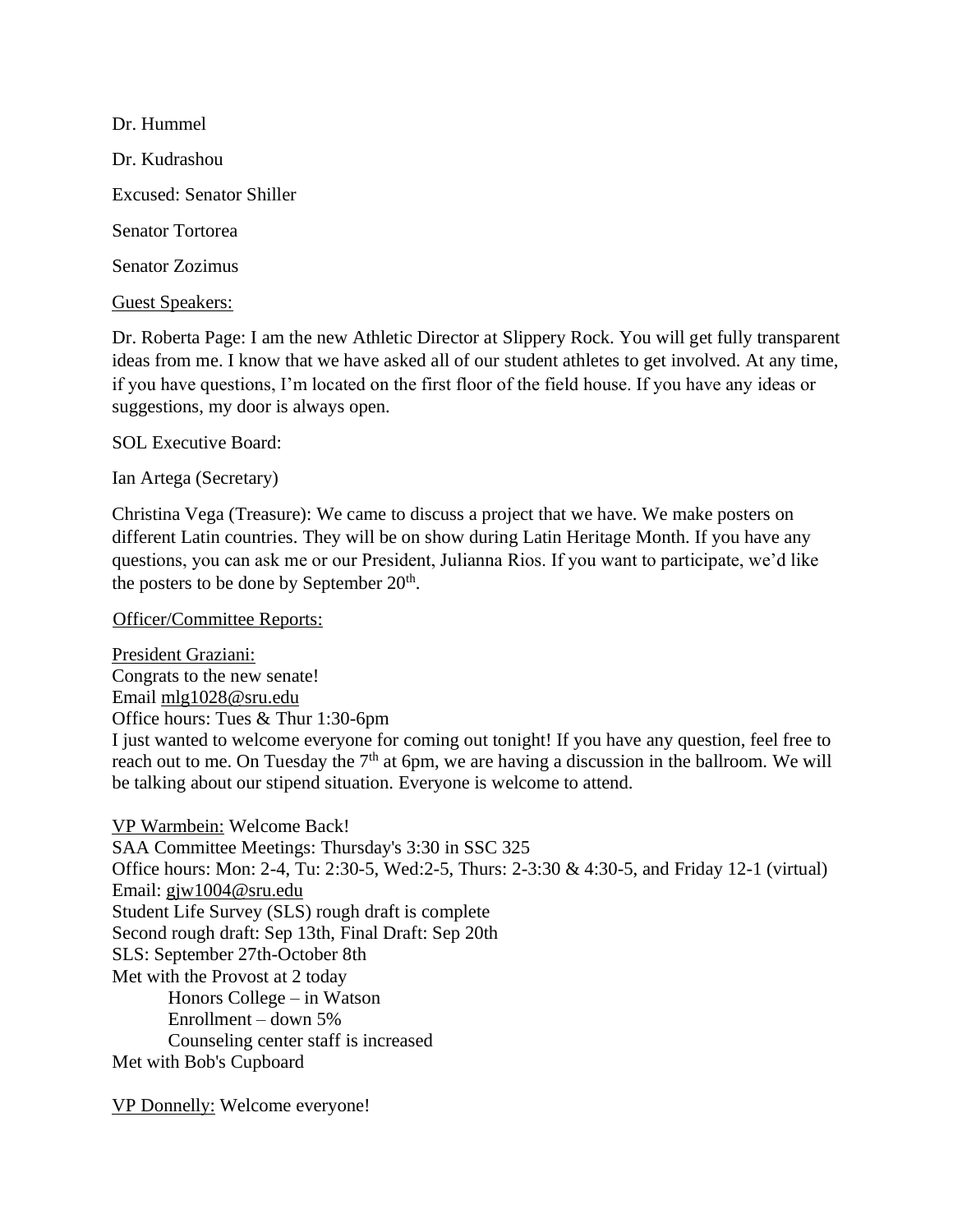Committee meetings will be held Mondays after meetings in room 325 in the SSC Office Hours will be Tu/Th 7pm-8pm Email[:Ard1022@sru.edu](mailto:Ard1022@sru.edu) Phone: 603-568-5154

VP Hood: Hi guys! Happy First Formal! 12 days until our first home football game First committee meeting is this Wednesday at 5 on the 2<sup>nd</sup> floor on the Smith Student Center right outside the SGA office! Office Hours: M-F by appointment Email: [erh1010@sru.edu](mailto:erh1010@sru.edu) Phone: (724) 766-3249 As always, GO ROCK

VP Gish: Welcome Back!! Committee time & room are TBA. Office Hours are currently by Appt. Email: ang101[2@sru.edu](mailto:Ard1022@sru.edu) Phone: 724-614-0334

Parliamentarian Condon:

Parliamentary Quiz Results 22 responses Average score of 70% Point of information & Referring VP of Finance Motion Committee Meets: Tuesdays at 5:30pm in SSC 325 Office Hours: Mondays from 2-5pm, Thursdays from 11am-2pm Email: ndc1008@sru.edu Phone: (724) 409 7364

Speaker D'Egidio:

Hello! The office units form will open up tomorrow at 12 AM Please submit every week by 11:59 PM on Sunday See Teams/senate binder for Office Units breakdown QR code to the form As Speaker, my biggest duty is to the senators. If you have any questions, concerns, or suggestions regarding SGA, please feel free to reach out. [hmd1009@sru.edu](mailto:hmd1009@sru.edu) 724-777-6233

Commission Reports: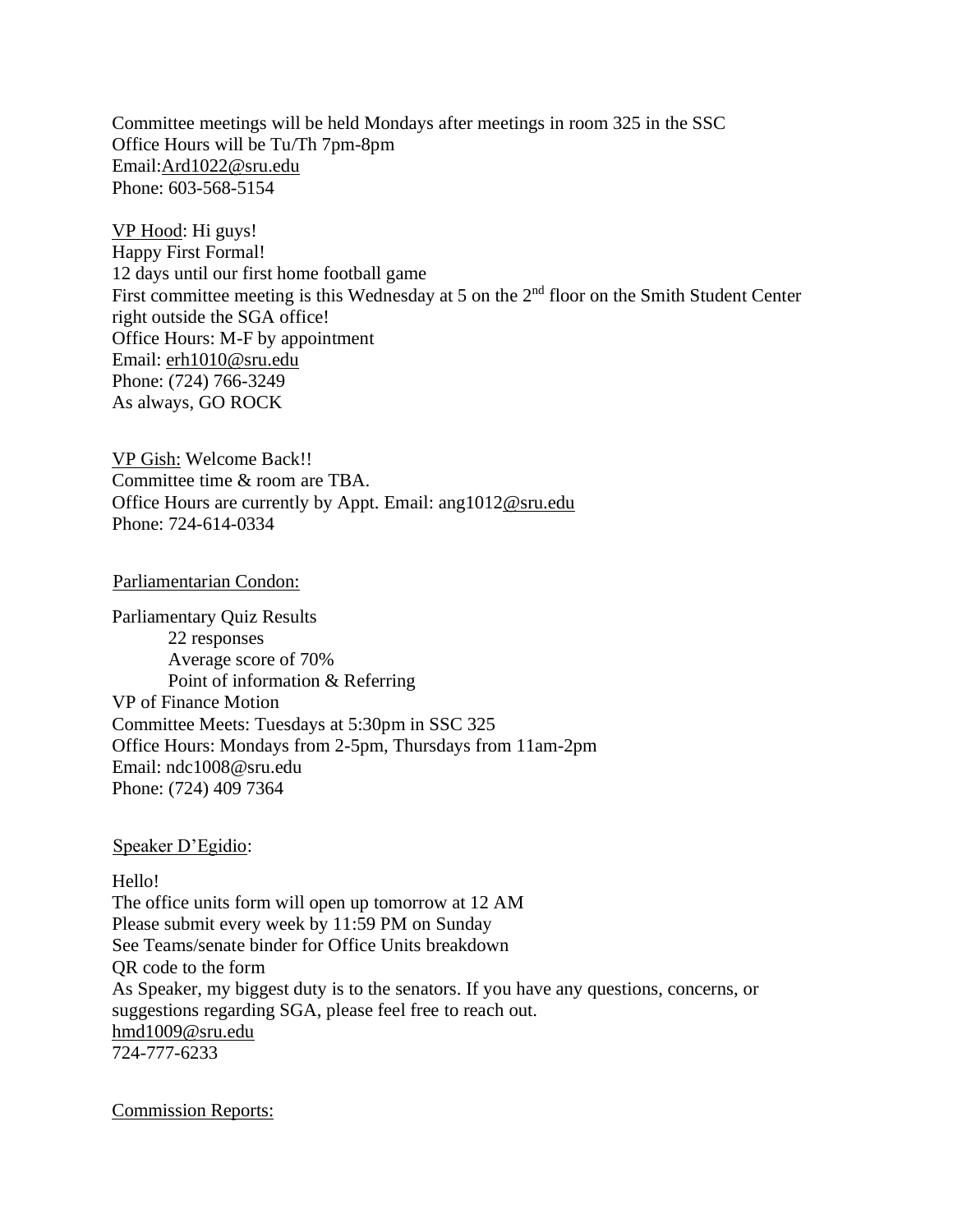#### Open Forum:

Leif Lindgren – Hello everyone my name is Leif Lindgren. Feels so good to be back in the theater. Shoutout to Mia and the eboard and senate to be back. Couple announcements as a safety major, we won an award for outstanding student section. SGA has helped a lot of the program. Shoutout to Delight. A club that got approved this year. They had 94 women go to a club this past Wednesday. I encourage you all to attend the involvement fair tomorrow. Best of luck to all of you and have a great year.

#### Old Business:

#### New Business:

Motion #1: I move to approve the minutes from the April 26<sup>th</sup> formal meeting.

So moved – Speaker D'Egidio

Second – VP Donnelly

Motion passes!

Motion #2: I move to confirm Madeline Smith as a Transfer Senator.

First – Senator Froehlich

Second – VP Gish

VP Donnelly: I previously held the transfer senator position, so I wanted to wish you good luck.

Motion passes!

Motion #3: I move to confirm Laken Draksler and Christopher Dang as Graduate Senators.

First – Senator Froehlich

Second – Senator Moore

Abstained: Senator Draksler

Motion passes!

Motion #4: I move to vote on a new VP of Finance.

First – Senator Moore

Second – Senator Minaya

Senator Brock – My name is Amanda Brock obviously and I am a Liberal Arts Senator. I was an active committee member of finance committee last year. I sat alongside Nate. I am the treasurer of 3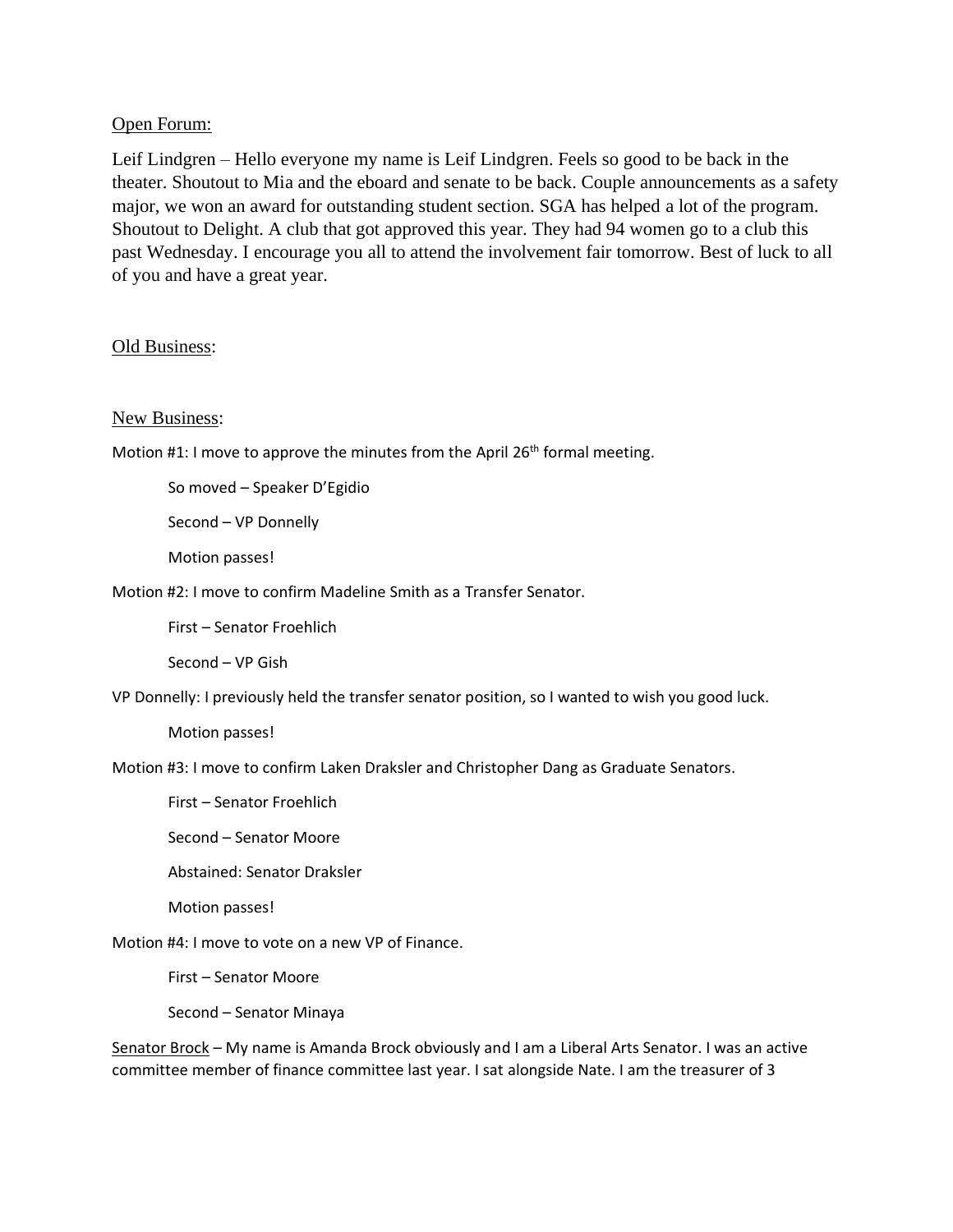organizations. My goals are to finalize the payouts, budgeting workshops so other organizations can feel comfortable, new initiative workshops, budgeting question forums. Thank you all for listening.

Senator Rezzetano – Hi everyone. My name is Sydney Rezzetano, and I am a sophomore finance major. I was a residence hall senator and I also sat alongside Nate in Finance committee. Since I am a finance major, this would be a greater opportunity for me to dive deep into Finance. With my major and classes and sitting on the committee last year, I feel like I would do great in this position. My main goal is to communicate with students and SGA so everyone can understand the financial policies. I'm very excited for this year and thank you for listening.

President Graziani – Does anyone have any questions for the two candidates?

VP Warmbein – My question is for Senator Rezzetano. As a CA, how much will that take up?

Senator Rezzetano – My duty is Wednesdays and I have 4 more weekends. My GRD is on the senate, and she is very understanding so I believe that I can still make it work.

President Graziani – Is there anything to start debate and discuss with the candidates stepped out.

VP Warmbein – MY main concern with Sydney was the CA. She also is a finance major, so that will help with finance committee

Senator Draksler – I wanted to speak on Sydney. I am her GRD. She has done an excellent job and she is a very dedicated person

Senator Minaya – I would like to say that I had the pleasure to work with both of them in the finance committee. No matter who we pick, I think we will be well off with either.

Senator Warren – I have seen Senator Brock in other organizations and in debate club. She puts a lot of pride in what she does. She hates to make a mistake. I think that her being a treasurer in 3 different organizations is helpful.

VP Donnelly – My main thinking point is the 3 eboard positions that she already hold. She could potentially be biased toward the 3 other eboard positions. That pressure is difficult, so I'm worried on that part.

Senator Kulikowski – I've had the pleasure of knowing her for the last year. Seeing her in SGA the past year. She is a great choice.

Motion passes!

Motion #5: I move to approve Sydney Rezzetano as the VP of Finance.

Senator Rezzetano – 19

Senator Brock – 7

So moved – Speaker D'Egidio

Second – Senator Draksler

Motion passes!